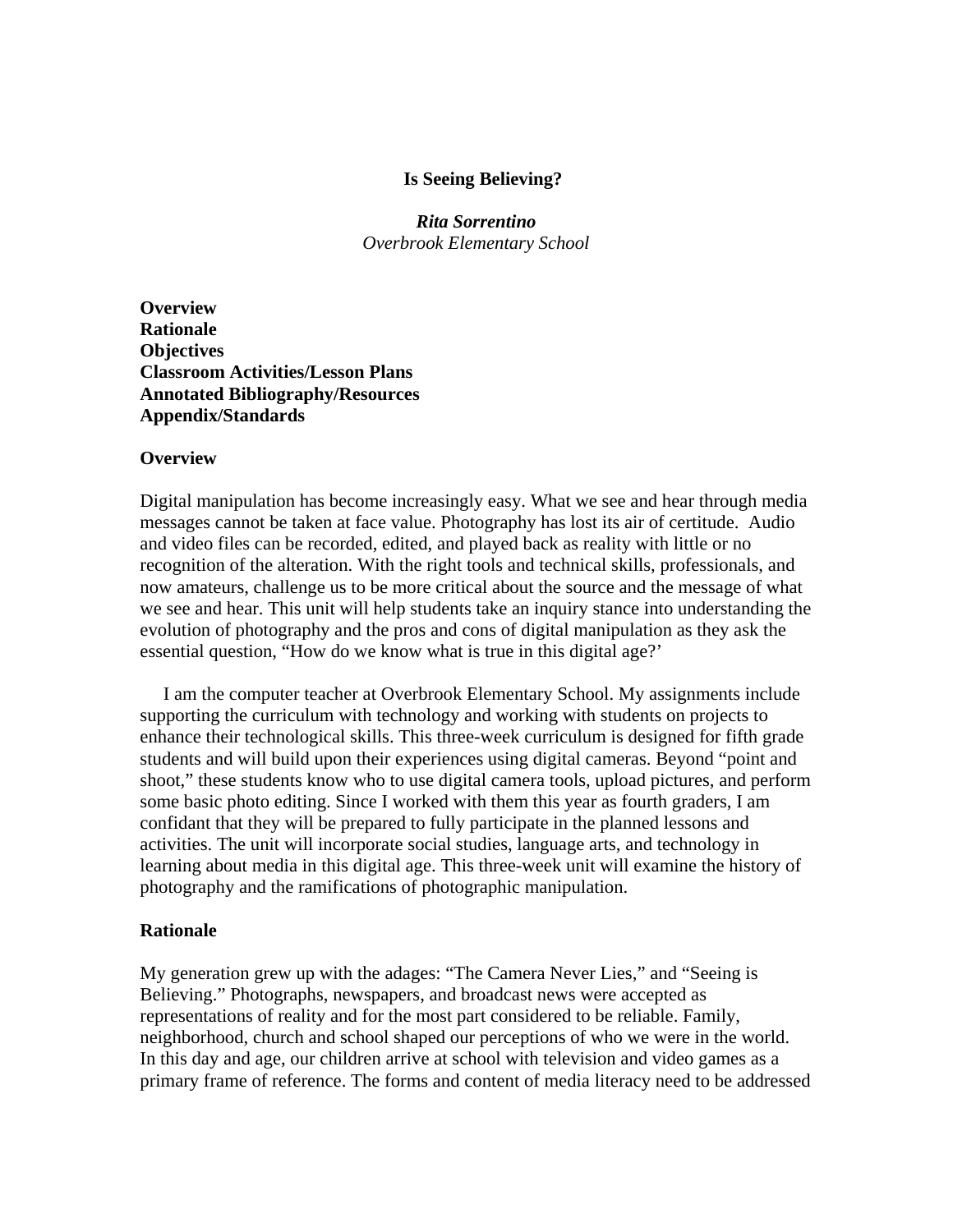in the classroom to not only engage students in the learning process but to help them acquire competency in media literacy to be productive citizens of the  $21<sup>st</sup>$  century. In our contemporary culture our students need to efficiently access and critically evaluate information mediated through a complex sets of images, words and sounds. They need to begin to ask questions about the messages they receive from all forms of media: print media, digital images and visual and audio reproductions.

 This unit will focus primarily on photography and will pose questions for consideration and reflection. What criteria are needed to accept or reject mass media messages? To what degree does the media influence their beliefs and behaviors? What ethical/legal issues are involved in their own construction and consumption of media? For this unit, students will look at photographs from various times in history and in varied contexts. They will keep in mind that digital manipulation can be used to distort and falsify as well as to edit and enhance images.

#### Evolution of Photography

Photography has a long rich history full of innovation and discovery. It is beyond the scope of this unit to develop a complete history of photography but I think students would benefit from exploring significant events in the timeline of its evolution. In doing so they will be acquainted with the process embedded in the meaning of the word *photography*. The word is derived from the Greek meaning "light" and "write." The scientist Sir John F.W. Herschel first used the word in 1839 to describe the method of recording images by the action of light on a sensitive material. He is also credited with characterizing a photo as a "snapshot" emphasizing the short amount of time required to record an [i](#page-18-0)mage in contrast to lengthy exposure times that are described below.<sup>1</sup>

#### *Beginnings*

Long before the first photograph was recorded, there were innovations leading to the development of photography. Optical devices were known in ancient times. Chinese and Greek philosophers understood the basic principles of optics and the camera but had no means of permanently recording the transient image.

 In the 1500s many artists, including Michelangelo and Leonardo da Vinci, used the "camera obscura" (Latin words meaning "dark room") as an aid to drawing. It was discovered that if a room were completely darkened, with a single hole in one wall, an inverted image would be seen on the opposite wall. This early form of a "camera picture" helped the artist with perspective and detail.<sup>[ii](#page-18-1)</sup> The camera obscura was made portable by the 1700s by putting it in a box with a pinhole on one side and a glass screen on the other. Light coming through this pinhole projected an image onto the glass screen, where the artist could easily trace it by hand. Artists soon discovered that they could obtain an even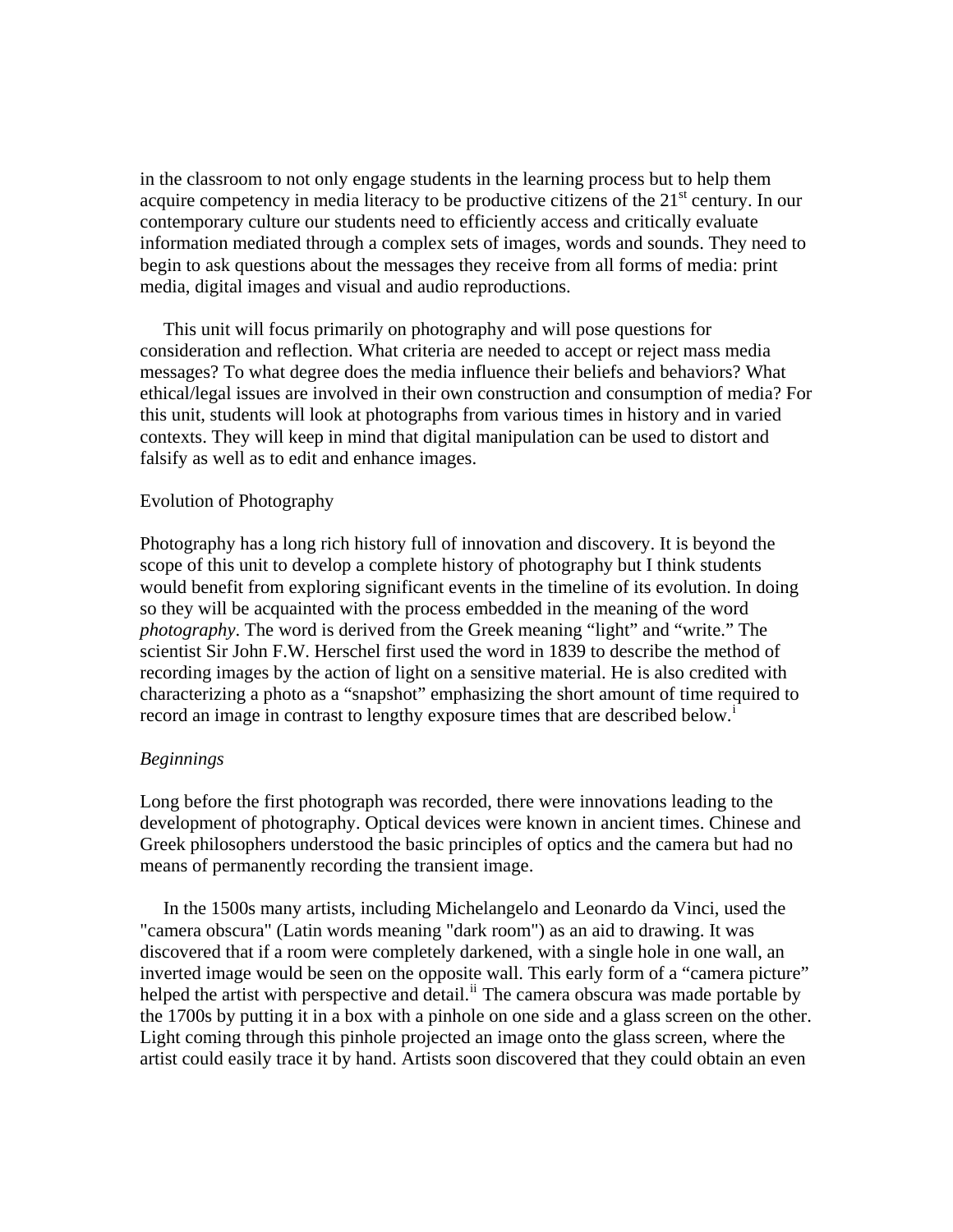sharper image by using a small lens in place of the pinhole. This was extremely useful in making sketches from nature.<sup>[iii](#page-18-1)</sup>

#### *Permanent Images*

A Frenchman, Joseph Niepce, took the first photograph in 1827. He combined the camera obscura with photosensitive paper. By using chemicals on a metal plate, placed inside of a camera obscura, he was able to record an obscure image of the view outside of his window for eight hours and made a photograph! It is the earliest camera photograph that we still have today that did not fade quickly.<sup>[iv](#page-18-1)</sup>

 A few years later in 1837 another Frenchman, Louis Daguerre, designed the first real practical camera. Louis Daguerre created images on silver-plated copper, coated with silver iodide and "developed" with warmed mercury. He was awarded a state pension by the French government in exchange for publication of his methods and the rights by other French citizens to use the Daguerreotype process. In early 1839, he photographed a Paris street scene from his apartment window using a camera obscura and his newly invented daguerreotype process. The long exposure time meant moving objects like pedestrians and carriages didn't appear in the photo. But an unidentified man who stopped for a shoeshine remained still long enough to unwittingly become the first person ever photographed. $v$ 

 Throughout the remainder of the 1800's, scientists would make gradual improvements on the camera and different methods of exposures. By 1840, when techniques had improved and exposure times were shortened, portrait photography became fashionable. People gazed in amazement at their own images in photographs. Oliver Wendell Holmes called these images "mirrors with a memory."<sup>[vi](#page-19-0)</sup> Industries began hiring photographers to photograph the great things they did. Photographers hauled their large cameras, tripods and portable darkrooms all over the world. They photographed India, China and Japan. There was an ever-growing demand for photography to satisfy the desires of people were eager to see what these far off countries looked like.

 Photography was born but was still only for professionals or the very rich until George Eastman started a company called Kodak in the 1880s. In 1884 he invented flexible, paper-based photographic film and in 1888 he patented Kodak roll-film camera allowing multiple images to be produced on light-sensitized paper.<sup>[vii](#page-19-0)</sup>

### *Brownie Camera*

In 1900, the Eastman Kodak Company introduced a low-priced, point-and-shoot, handheld camera, called the Brownie. The Brownie camera was designed, priced, and marketed to have wide appeal. Kodak heavily marketed the Brownie camera to children. No longer was taking photographs just for the professionals and only of grand events. In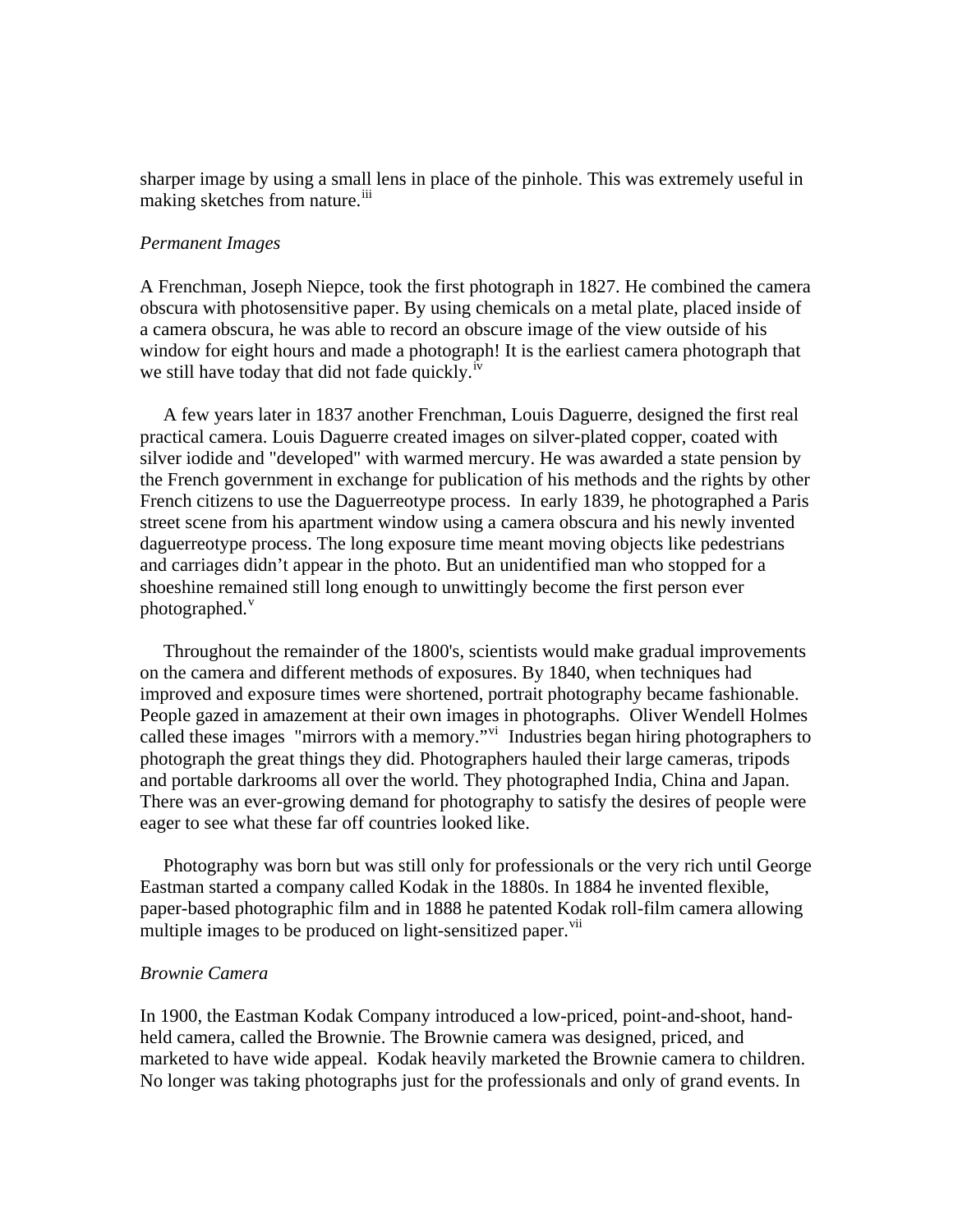just the first year, the Eastman Kodak Company sold over a quarter of a million Brownies, forever changing the future of photography.<sup>[viii](#page-19-0)</sup>

### *Point and Shoot*

It wasn't until the late 1970s that the "point-and-shoot" or compact cameras were marketed. These cameras were capable of making image control decisions on their own by calculating shutter speed, aperture, and focus; leaving photographers free to concentrate on composition. They became very popular to the amateur photographer.

### *Digital Cameras*

In the 1980s and 1990s, numerous manufacturers worked on cameras that stored images electronically. The first of these were point and shoot cameras that used digital media instead of film. By 1991, Kodak had produced the first digital camera advanced enough to be used successfully by professionals. Other manufacturers followed. Even the most basic point and shoot camera now takes higher quality images than Niépce's pewter plate.<sup>[ix](#page-19-0)</sup>

### Photography As A Document of the Times or Promoting Propaganda

Up to the time photography was invented events were portrayed by means of painting making it difficult to be sure of the accuracy. Although photography does add to authenticity, there are many ways by which the process can be used to manipulate and mislead, for example by selection of viewpoint, or by using a picture out of context. Used honestly, however, photography has the capacity to capture a particular moment in time, to reproduce images in considerable detail, to overcome language barriers, and compellingly to draw attention to situations about which we might otherwise be unaware. Early photographers immediately recognized this capacity<sup>[x](#page-19-0)</sup>.

 The Civil War in America was the first war to be thoroughly recorded by photography. American photographer Mathew Brady saw the importance of documenting the conflict at its beginning and organized a team of photographers to cover different battlefronts. They took thousands pictures of Civil War generals, and images of vast fields littered with the corpses in the aftermath of battle. Brady is sometimes thought of as the century's most important photographer and the man who invented photojournalism.<sup>[xi](#page-19-0)</sup>

 Alexander Gardner, a colleague of Matthew Brady, was the official photographer of the Union armies. Unfortunately the most famous of Gardner's work has been proven to be a fake. It was discovered that the same body had been photographed in multiple locations for his photographs. He dragged the body around to create his own version of reality.<sup>[xii](#page-19-0)</sup>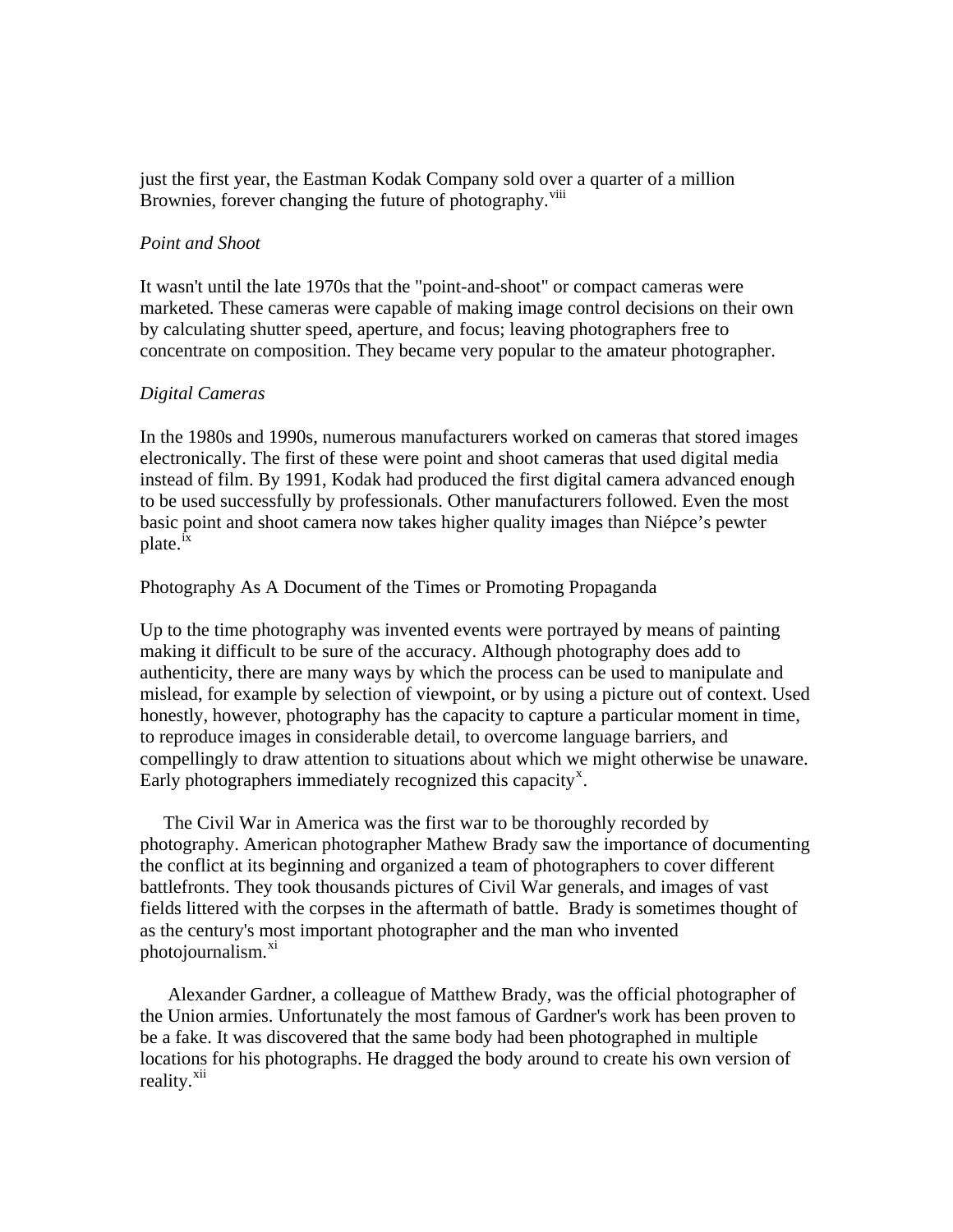The standing portrait of Lincoln popular in classrooms and history books was created soon after the American Civil War. Lincoln never posed for it. Rather it is a composite created by cutting-and-pasting a headshot of Lincoln taken from a photograph by Mathew Brady onto a portrait of the Southern leader John Calhoun This was done because there were hardly any appropriate 'heroic-style' portraits of Lincoln made during his life.

 Photo manipulation made it easier to use photography for propaganda. David King, in his book *The Commissar Vanishes*, documents how Soviet leaders who fell out of favor with Stalin were erased out of the photographic record. (1930) Mao Tse-tung and Adolf Hitler also used this technique of removing those who fell out of favor. (1936-1937). Benito Mussolini had the horse handler removed from an original photograph in order to portray himself as more heroic. (1942) <sup>[xiii](#page-19-0)</sup>

 More recently, during the 2004 campaign, then President Bush got into trouble when one of his ads, titled "Whatever It Takes," [doctored the images of soldiers](http://politicalhumor.about.com/library/images/blbushadclones.htm). In attempting to increase the number of soldiers appearing to be listening to Mr. Bush, the faces of the same soldiers appeared several times in several different places within the same crowd shot. Links to these and other photos will be listed in the appendix. For older students the study of photo manipulation would be an interesting lens into the study of history.

#### *Photographs: Real or Fake*

When photography was first invented, its overwhelming power came from the fact that it recorded nature more realistically than any other art form had ever done before. Because of this, people trusted it and believed it portrayed "reality" and "truth".<sup>[xiv](#page-19-0)</sup>

 The following examples of fake and manipulated photos will provide students a context for discussing the legal/ethical issues of doctoring photographs. The first example is one of child play, the second is motivated by monetary reward and the third is a humorous although sad commentary on the uses of photography in today's society.

#### *Fairies in the Garden*

Fake and manipulated began circulating not long after the invention of photography. In 1917, Elise Wright, age 16, and her cousin Frances Griffiths, age 10, used a simple camera to produce what they claimed were photographs of fairies in their garden in Cottingley, England<sup>[xv](#page-19-0)</sup> Arthur Conon Doyle, creator of Sherlock Holmes, believed these photos to be real, and wrote pamphlets attesting to their truthfulness. Even today some people believe these photographs are real. The fairies in the photos were eventually revealed to be paper cutouts. In his book, *The Coming of the Fairies[xvi](#page-19-0)*, he argued that these innocent children were not capable of sophisticated photographic trickery and no reason to lie or perpetrate a hoax.<sup>[xvii](#page-19-0)</sup>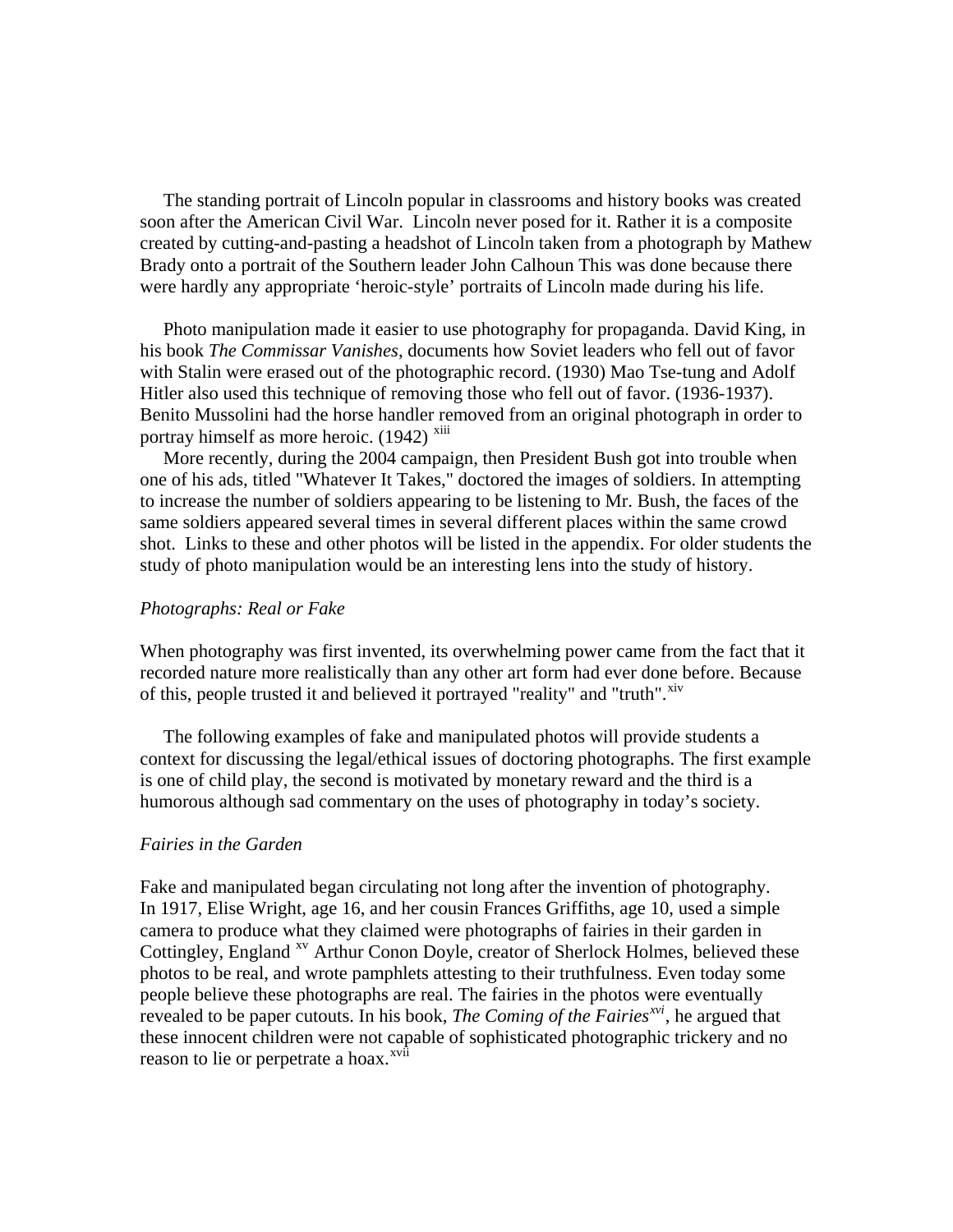The mystery went unsolved for decades. In 1983 in a newspaper article, the cousins confessed that it was all a hoax. But how did they do it? It's almost embarrassingly simple: they traced pictures of fairies onto paper, cut them out, stood them up with hatpins, and then took the photos. The fairies were paper drawings, not genuine spirits. Investigators used computers analysis and found that the fairies were not threedimensional. A prank of schoolgirls got out of hand when famous authors and newspaper reporters became involved.<sup>[xviii](#page-19-0)</sup>

## *Tigers in South China*

The endangered South China Tiger is another example of photo forgery. Lured by a handsome reward, Zhou Zhenglong, a farmer and amateur photographer in Zhengping, claimed in 2007 that he had photographed the South China Tiger in the wild. This species of tiger had not been seen for decades. He handed in the photos to local authorities as proof of his sightings. Forestry officials rushed to claim the authenticity of his photos in anticipation of protection of the popular and endangered species in a reserve that would generate funds as a tourist attraction. A police investigation pointed out that in comparison to the plants, if the tiger had been real, it would have been only 27 centimeters long, The provincial government later admitted that the pictures were fakes and that the farmer used an old picture of a tiger and placed it in foliage in the mountains. ${}^{xix}$  ${}^{xix}$  ${}^{xix}$ 

# *Family Portrait*

In one of his columns, photographer Mike Johnson tells a story of a family sitting for a portrait. As he arranged and rearranged them for good lighting and composition, one daughter joked that her sister's husband should be placed in back or on an outside edge in case the newly married couple divorced and then he could be easily airbrushed out of the family photo.<sup>[xx](#page-19-0)</sup> The joking continued and Mr. Johnson commented that the final result showed a bewildered-looking young man standing in the back of the photo. Photography, which was once the ultimate preserver of memory, was now setting the stage for altering reality.

# *Digital Manipulation and Digital Forensics*

As digital imaging hardware and software advance and come down in price, the practice of digital image manipulation has become much more commonplace and faked photos are becoming harder to detect. In fact, digital photo manipulation -- commonly referred to as 'photoshopping' -- has recently become a popular pastime, and many consider this photographic fakery to be a new art form. But when it works its way into photojournalism and the media, the issue of ethics comes to the forefront. How far can we take digital image manipulation and still maintain photographic integrity? $x^{xxi}$  $x^{xxi}$  $x^{xxi}$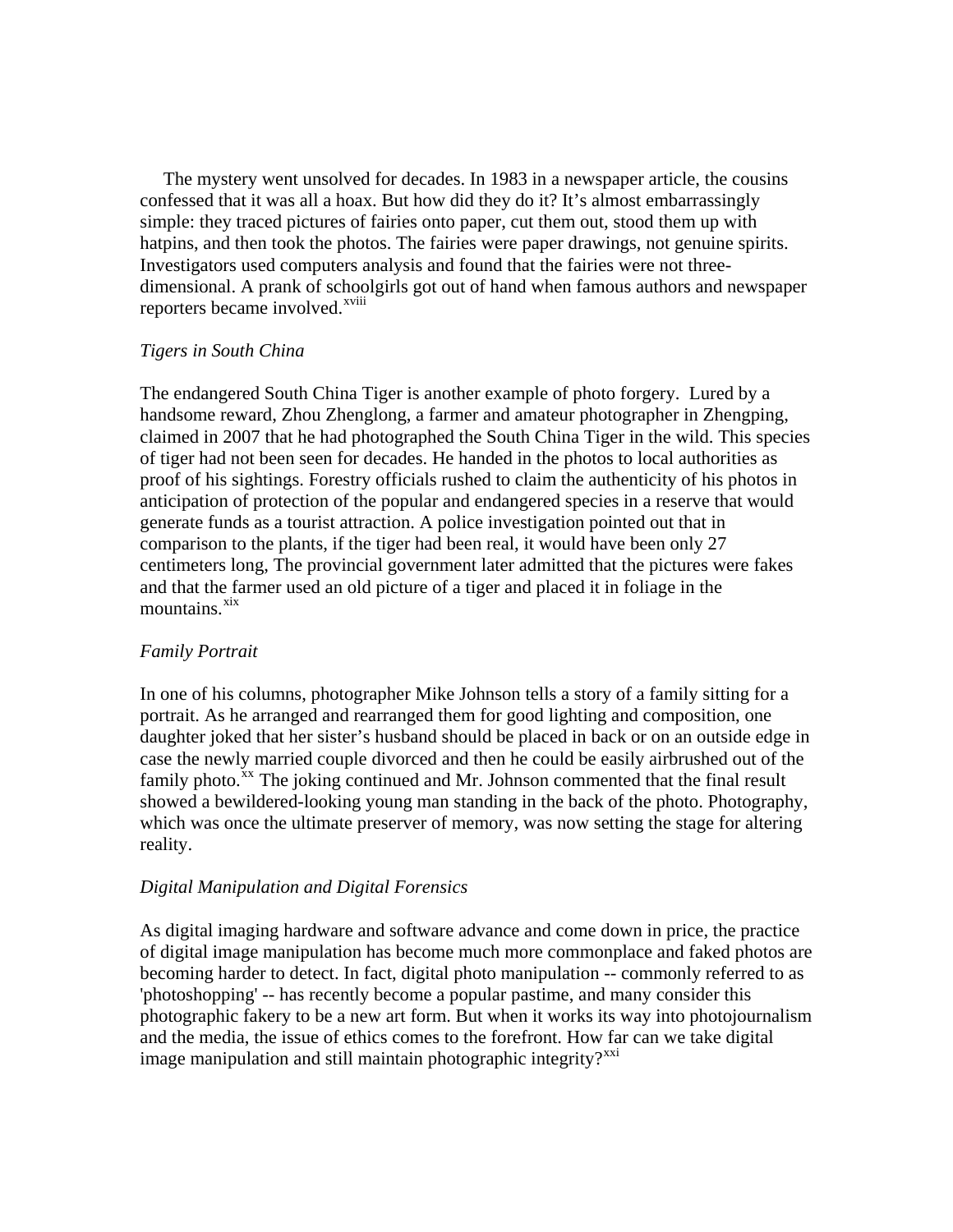Although the field of digital image forensics is still relatively young, scientific publishers, news outlets, and the courts have begun to embrace the use of forensics to authenticate digital media. Harry Farid, a pioneer and expert in this field, believes that in the next five to 10 years the application of image forensics will become routine.<sup> $xxi$ i</sup> In some fraudulent cases the naked eyes of alert viewers can find flaws in the doctored image. Other cases require varied approaches using software to detect inconsistencies in light including the specks of light reflected from people's eyeballs. By understanding the statistical or geometric properties of a raw digital photograph, Farid and his team of researchers develop tools to detect how an image is disturbed by a particular kind of tampering (cloning, cropping). Mathematical algorithms are used to uncover the irregularities. This new technology, along with sensible policies and laws, will help us deal with the challenges of this "exciting—yet sometimes baffling—digital age."<sup>[xxiii](#page-19-0)</sup>

 Digital forensics is extremely important today since photographs can be used to sway a jury as well as an election. The validly of an image can thwart or advance scientific discoveries. Farid's goal of image forensics is to continue to make it harder and more time-consuming to create a forgery that cannot be detected.

### *Impact on Society*

Today cameras are everywhere. Point and shoot. Delete some, share some, and click some more. Has all this taking and electronic storage of pictures changed the value of photography? Does the casual nature of digital photography lessen its place as an art form? Does the "photo-shopping" of images change the memory of a nation as well as the memories of individuals? If it becomes increasingly harder to trust the images we see on television, Internet, advertisements and even family photo albums, will we become a nation of skeptics?

 Sociologists are questioning the impact of digital photography on relationships, and archivists are wondering if these images will last for future generations. Today's generation instantaneously shares experiences without paying attention to the archival remembrances of the previous "Kodak moment" generation. Although the daily lives of individuals are documented with so many images, will these images be lasting? Newer technologies will make it harder to read the media storage used today. In addition to the popular sharing of photographs that exist for a brief amount of time, we also need cultural artifacts that will provide the memory, as the writings, art, and photographs of our forebears preserved for us.<sup>[xxiv](#page-19-0)</sup>

### *Growing up in Digital Age*

As teachers we need to help our students be aware of the issues of imaging. Photo manipulation is not just about using the technology--it is about understanding our society.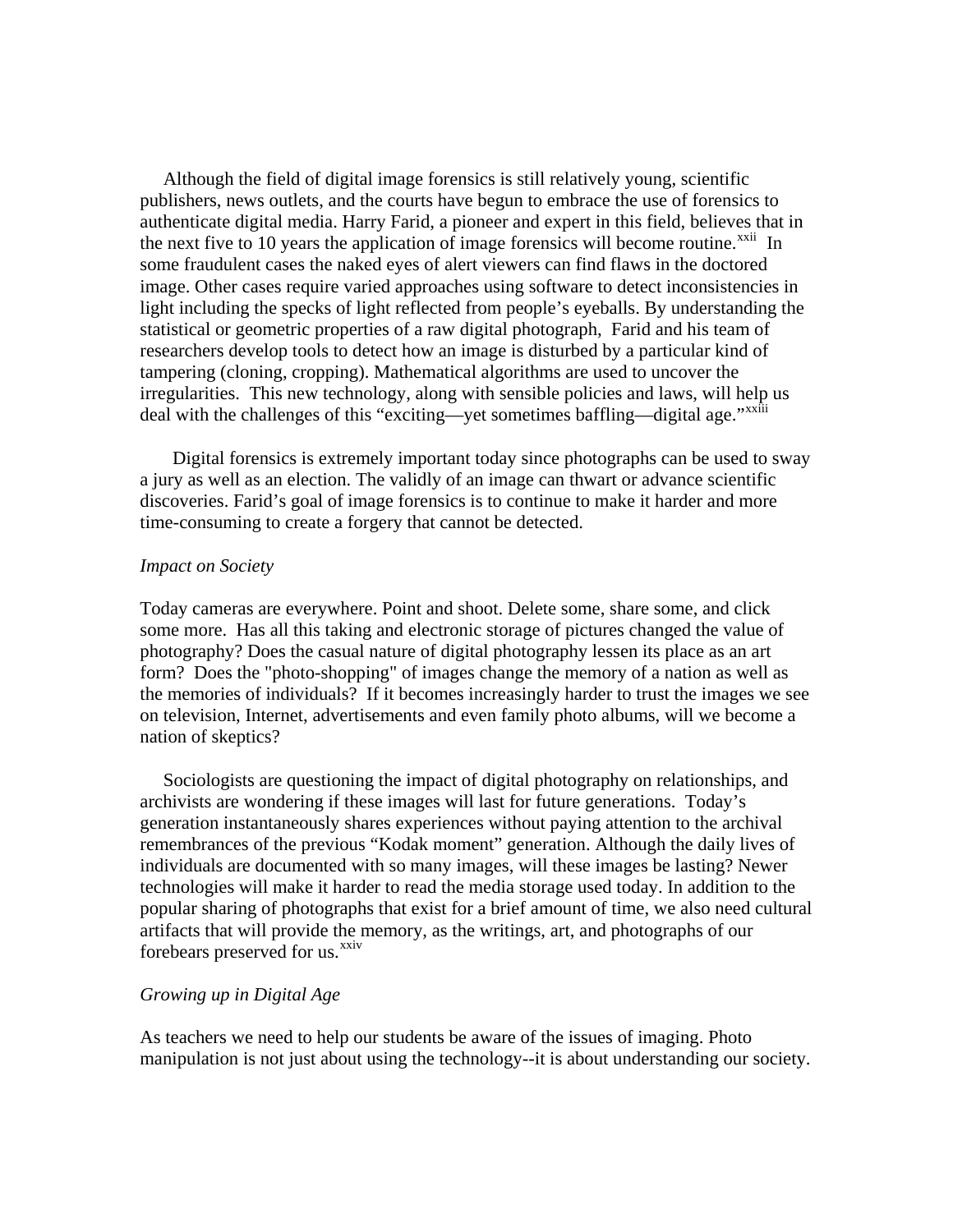Just as television helped define my generation with family shows, game shows and news coverage of historic events, digital media with its interactive and collaborative nature defines this generation. Today's students have definitely grown up digitally. Because of their facile use of computers and digital tools, they learn and play in ways that where not available to previous generations. They are at ease in the digital world quickly learning new ways and using new tools for communication and productivity.

 Because the media that brings the message is no longer a top-down model, today's students have the opportunity to think more critically about media messages. They access and interact with media in their everyday lives. They need to learn the importance of questioning and checking facts, as well as sharing and shifting information with just a few clicks of their fingers.<sup>[xxv](#page-19-0)</sup> To become responsible citizens of this digital world, our students need the knowledge of ethical/legal issues around privacy and copyright issues. They need to develop skills that will help them to learn how to authenticate what they see or hear through media, to develop skills for verifying sources, and acquire proficiency as creative consumers and producers of media.<sup>[xxvi](#page-19-0)</sup>

# **Objectives:**

This unit is intended for students in Grade 5 who have two scheduled computer classes per week. It will build on their experiences with digital media.

Students will develop and use the structure of a timeline to verify the chronological order of specific events related to evolution of photography.

Students will become digital detectives to discover photographic forgery. They will establish a timeline for examples of tampering throughout history.

Students will learn to locate, organize, analyze, evaluate, synthesize, and ethically use information from a variety of sources and media.

Students will produce a media-rich digital story about a significant local event based on first-person interviews

### **Standards**:

The Core Curriculum of the School District of Philadelphia is aligned to Pennsylvania Academic Standards for Science and Technology. These standards include instruction on the following topics: Information Technologies, Electronic Communication Methods, Image Generating Techniques (e.g., photography, video), Evaluating New Tools and Techniques, and Ethical and Legal Issues of Media Use. Since this unit will have crosscurricula connections, it will also include Standards for all aspects of Language Arts: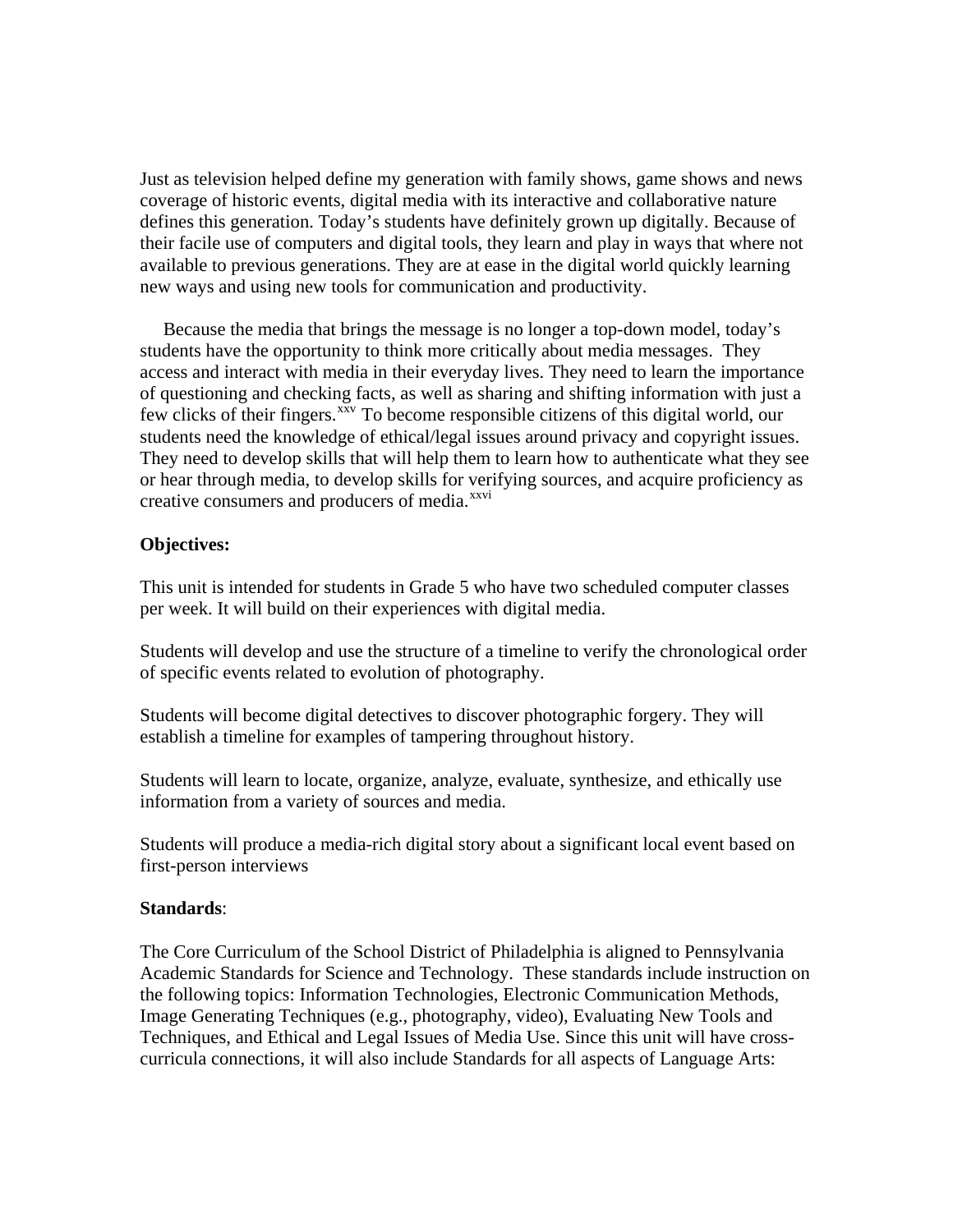Reading, Writing, Listening and Speaking as well as Standards for History. These standards are listed in the appendix.

# **Strategies**

Journal: All students will keep a journal to document their activities, reflect on what they have learned, compile a glossary of terms, and list questions for further learning. This work will assist students in our culminating project of creating a multimedia presentation on topics related to the unit.

Timeline: A timeline will be used to introduce students to the salient events in the evolution of photography. The timeline will be printed from PowerPoint slides so students can add notes during a presentation. The sequential format will be visually less complex than reading pure text. Additionally, students will add comments about other historical happenings that correspond to these dates and times. Using timelines helps them make connections to better understand key events of historical, social, and scientific significance. As an extension of this strategy, students will create a 24-hour timeline that depicts their encounter with visual images.

Graphic Organizers: Graphic organizers help students to think visually and focus thoughts and ideas. Using a combination of visual learning and technology, students can more readily organize and analyze information. We have the software, *Inspiration,* for these purposes but there are many on-line templates. I highly recommend the ones available at the website, ReadWriteThink.org. In this unit we will use Venn Diagrams to compare and contrast, and Cluster Maps to organize and display information.

Research: Students will engage in activities to help them plan, explore, collect, organize and present material from a variety of information sources. In using the Internet they will evaluate the credibility of information (blogs, websites, journals and newspapers online), respect the work of others, understand copyright issues, and provide proper citations.

Photo Editing: Today digital cameras come equipped with several editing tools. These are fairly easy to use but are limited. The application, *iPhoto,* is also an intuitive and easy-tolearn editing software that allow students to retouch (erase small defects in photos), crop (cut out or trim unneeded portions of an image), rotate (turn in 90 degree increments) All of the tools are non-destructive so students can revert back to the original photo settings. Students will be encouraged to edit in small increments and referring to the entire image as you edit for the best results. Students will also have opportunities to use Photoshop Elements for ore advanced editing.

Non-Fiction Reading Strategies: Students will read articles and resource material online. They will utilize strategies to help them comprehend. They will practice posing a question before they read, skim the test to locate essential information that can help them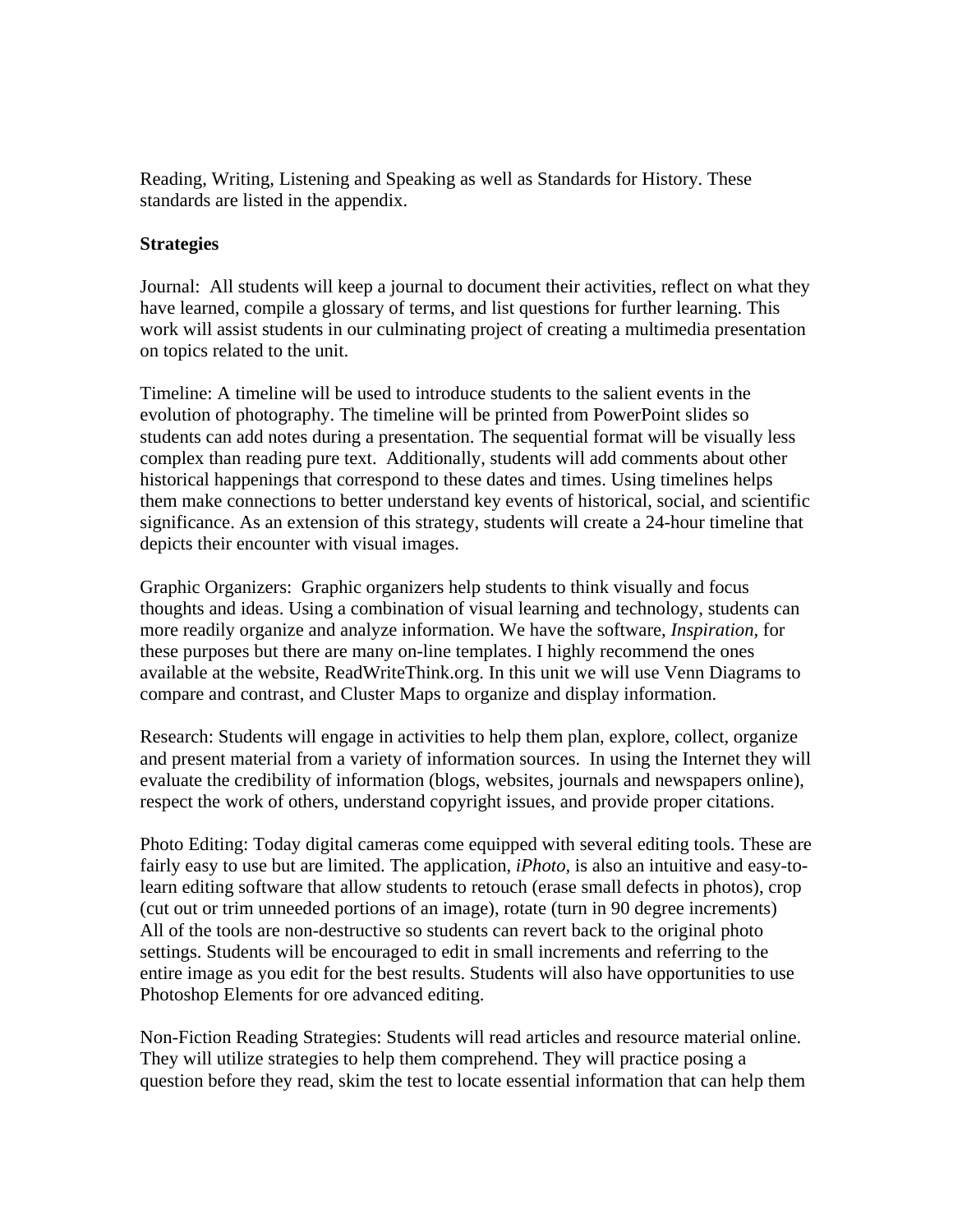answer a question, and apply what they are learning to their own lives, other texts, family, friends, community, or world issues.

## **Classroom Activities/Lesson Plans**

Lesson 1: Photography: Then and Now

Objectives: Students will begin an inquiry into the history of photography.

Duration: Two periods: 45 minutes each

Procedure:

Day 1: Purposes of Photography

We will begin by brainstorming the purposes of photography: storing memories, recording history, communication, entertainment and visual expression, etc. We will record responses on chart paper and keep for later reference. I will ask students if they know any examples of media events that were purposely altered to "improve" audience experiences. If students are not familiar, I will have a few clips ready to view and discuss in order to heighten their awareness of "is seeing believing."

Students will then work in pairs or small groups to use computers with Internet access to find examples for the purposes listed on chart paper. Using the software program, *Inspiration*, they will create a graphic representation of their findings that includes types, purposes and dates of photographs. The lesson will conclude by sharing information and noting any similarities or differences in the report outs.

Day 2: Brief History of Photography

I will use a PowerPoint presentation to highlight import events in the evolution of photographs featuring examples of camera apparatus and photographs. Students will have printout of dates and types. As they view the photographs they will comment on the quality of pictures and what kinds of pictures (portrait, landscape, etc) are taken. We will discuss how photography was once only for professionals and wealthy and now due to digital formats is affordable and enticing for amateurs.

Students will then select one time period to explore in a little more depth. This will be done in conjunction with the  $5<sup>th</sup>$  grade classroom teacher as part of the language arts and social studies curriculum. Extra time will be needed to complete this. They will display the timeline in their classroom and refer to it as they encounter other events in their history lessons helping them to make connections with historical, social, and scientific significance.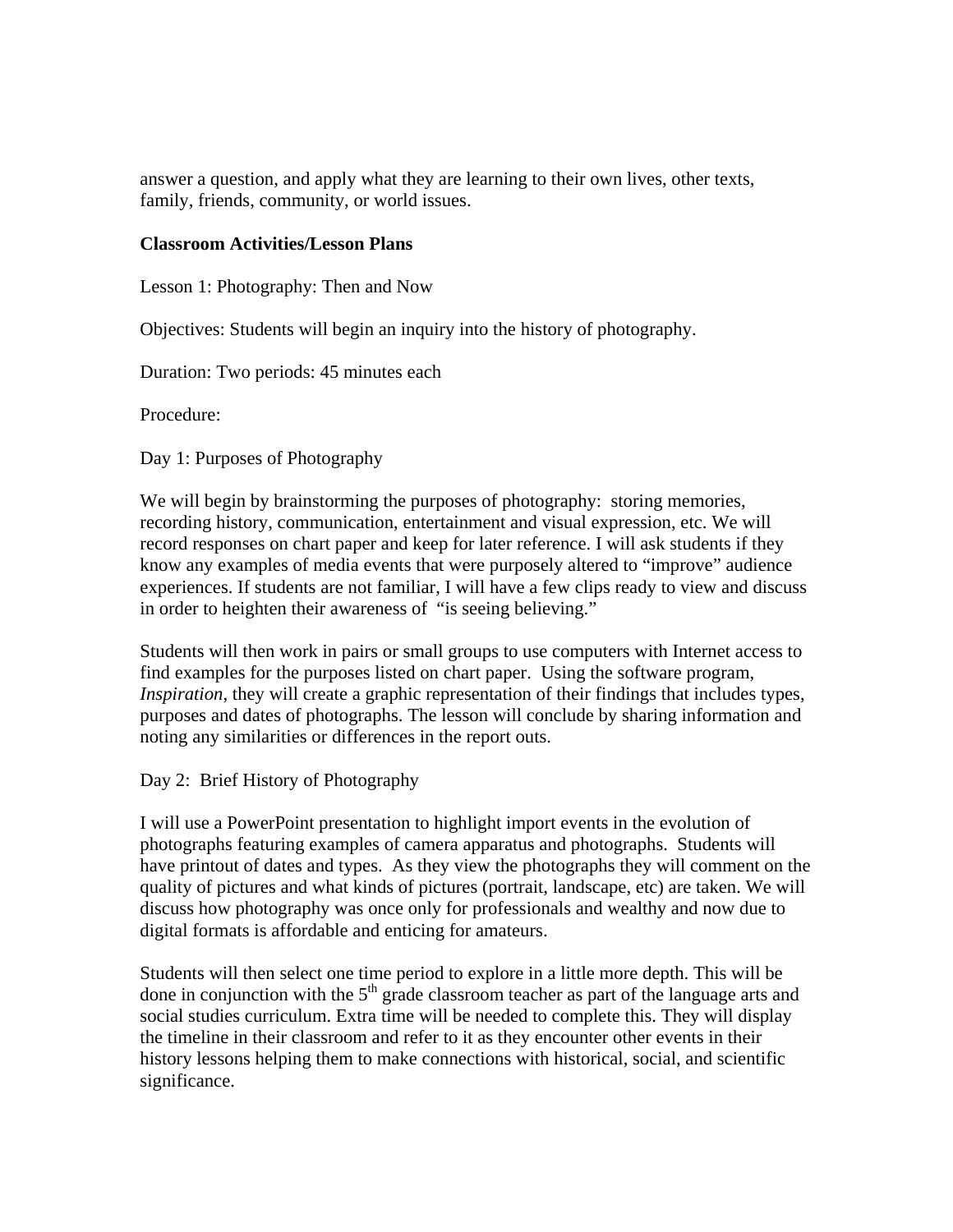We will conclude the lesson with a journal entry about photography. Students will choose form one of the following prompts:

- What is the relationship between art and photography?
- What do you think was/is the main purpose of photography: In the 1800's. 1900's,  $2000's?$
- What was the average person's attitude about the truth and value of a photograph in different times periods?
- How does society reflect/react to the uses of photography?
- Does photography help you know the truth of an event? How will you know if the picture is a true representation of people, places and things?

These entries will be saved for further consideration and for use in a culminating project.

Lesson 2: Photo Fakes

Objectives: Students will learn about the reasons and ramifications of tampering with photographs. Students will enjoy using digital cameras to photograph and edit their own fact or fake photo.

Duration: Three periods: 45 minutes each

Procedure:

Day 1: Fairies and Tigers

I will begin by having students view photographs that I have copied to a folder on their computer. They will work in pairs to decide if the photos are real or fake. We will tally their results and then I will reveal the answers. It is important to be selective because some sites contain material that is inappropriate to young students.

Next, I will ask students if they have seen or heard of the film, "Fairy Tale: A True Story." According to their responses, I will provide background information. The story, available on DVD, is loosely based on the  $20<sup>th</sup>$  Century controversy involving two cousins, Elise Wright, age 16, and her cousin Frances Griffiths, age 10, who take photographs of fairies n their garden and these pictures are believed by some people to be the first scientific evidence of the existence of fairies. Students will view snippets of the film depicting he fairies and we will discuss the feasibility of the girls' claim and find evidence to support their claim for fact or fake.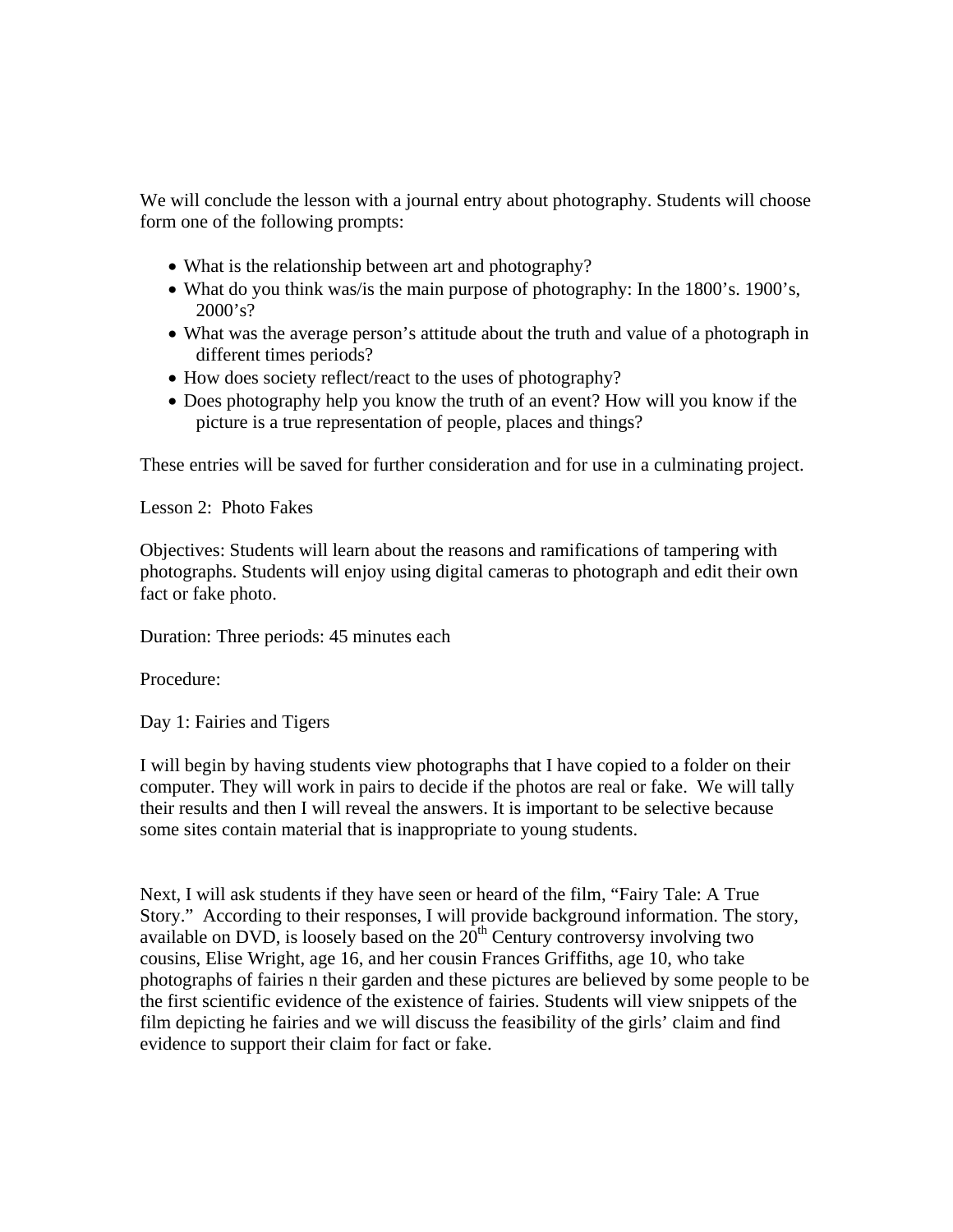Next I will show them photographs of the South China tiger and tell them the story of the farmer's claim to have risked his life to photograph them. Students will share their responses as to the photographs and decide if they area fact or fake.

We will conclude the lesson by pointing put the similarities and differences using a Venn diagram (created in I*nspiration*). Points of interest might include method, motivation, media coverage, skeptics and length of time to reveal truth.

Students will be assigned a journal entry from one of the following prompts:

- Why did people believe or not believe the stories of the fairies or the tiger?
- Is there ever a reason to fake a photo as fact
- Do you know other examples of faked photographs

# Day 2: Using Digital Cameras

Students will work in small groups to take pictures with digital cameras. Most students in this class will have had experiences with using the cameras. I will explain to the students that they are going to use one of my stuffed animals for a picture. (Or they can bring in one of their own) They will practice taking pictures of their animal in and around the classroom. (An extra pair of hands would be helpful). I will schedule this on a day when I have volunteers from nearby university doing service learning. They can help with technical needs and moving around the room and hallway.

 I am fortunate to have 12 digital cameras that students can sign out to complete the next phase of the project. I have already tried this and was pleased with the success. Students will place their animal in a setting at home and take several shots experimenting with angle, composition, and uncluttered background. I will demonstrate each of these techniques and remind students about proper care of the camera.

### Day 3: "Photo Phun"

I will begin by having students upload their pictures to iPhoto on the computers. Then I will demonstrate basic editing tools of this application: Rotate, crop, straighten, and remove red eye. Students will experiment with one of their pictures (you can always return to the original). Next, I will show them the effects tool (for lighting) and retouching tool (to erase blemishes or unwanted spots or marks). Students will continue editing their photos. At the conclusion of class they will identify one photo that they wish to print out for our bulletin board display entitled, "Visitors to our Neighborhood"

 We will conclude with a discussion of the purpose of the assignment and the possible reactions of other students to the bulletin board. We will later critique photos to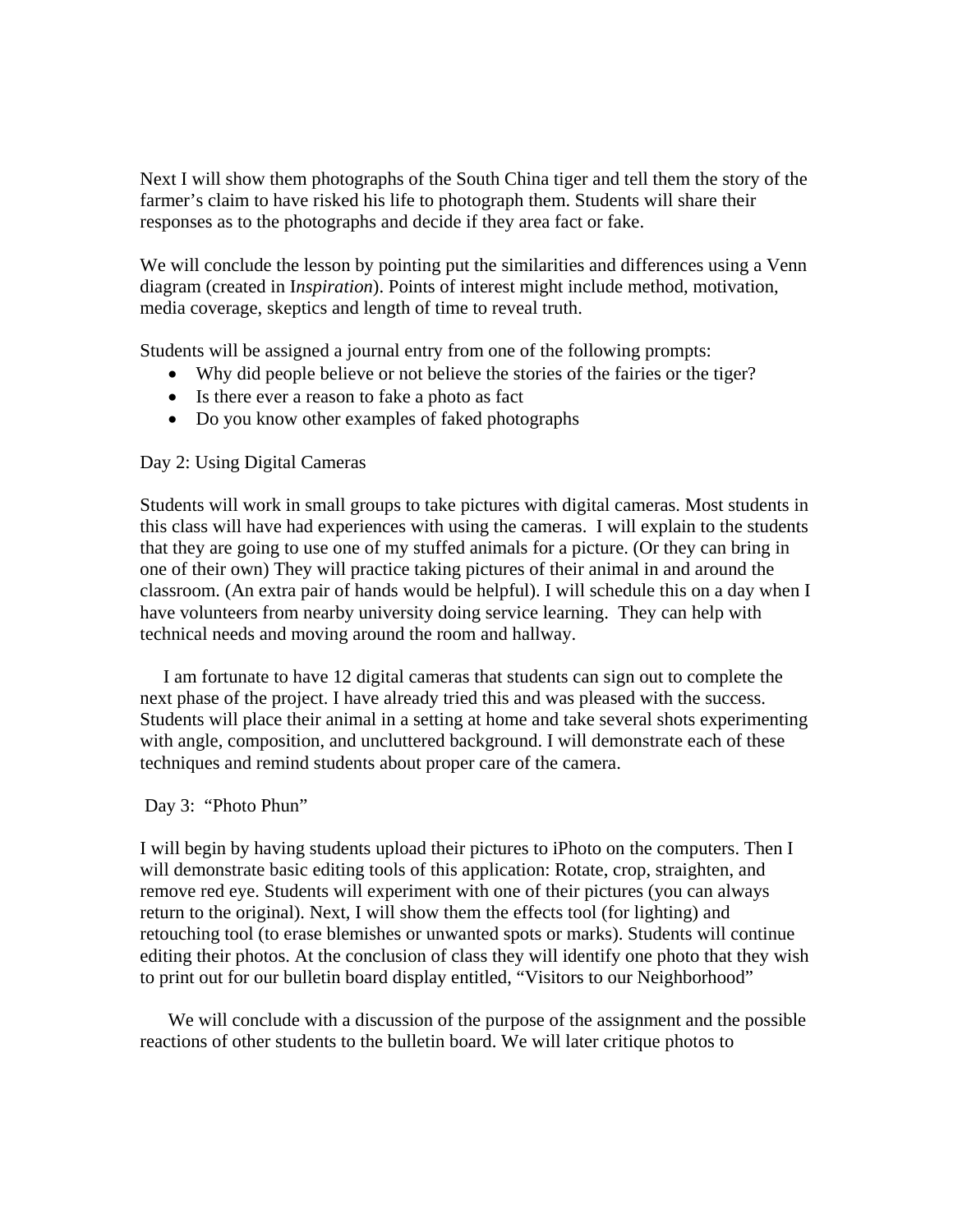determine which ones are more realistic than others. Students will be asked to complete the following assignment before our next class

Assignment:

- Read the article, "The Camera Never Lies but the Software Does."<sup>[xxvii](#page-20-0)</sup> Think about the activities we did in these lessons and then respond in your journal.
- In your journal describe the similarities and differences between your "Photo" Phun" project and the ones about the fairies and tigers. If a younger student asked you if this were real, how would you answer?
- When is photo enhancement artistic and when is it deceptive?
- Look more critically at photographs you see on TV, the Internet, newspapers, magazines, advertisements, textbooks, posters, etc. Can you detect any photo editing? If so, what was the purpose and how do you react to it?

Lesson 3: Straight or Manipulated Photography

Objectives: Students will experiment with a variety of techniques to explore the issues of what is truth in the world of digital photography.

Duration: Two periods: 45 minutes each

Procedure:

Day 1: Straight Photography

We will begin by showing students two images: one of a cat sitting by a window on a sunny afternoon and one of a man holding a very large cat. I will ask students what they think of each picture. I will introduce the terms "straight" or "pure" photography as images that show the world as it is, images that have not been manipulated. I will ask them to describe what the pictures are about, and to determine which was the straight image and which was manipulated.

 They will then have opportunity to use digital cameras to take examples of images that might be considered portraits or still life. These images will be uploaded and shared with the class. Students will discuss their techniques used in taking picture and if they did any physical rearranging of objects or people to get a better picture. Although these pictures were not digitally manipulated, can the choice of timing, distance, place, and subject alter a picture? Photographers have a lot of decisions to make.

# Assignment: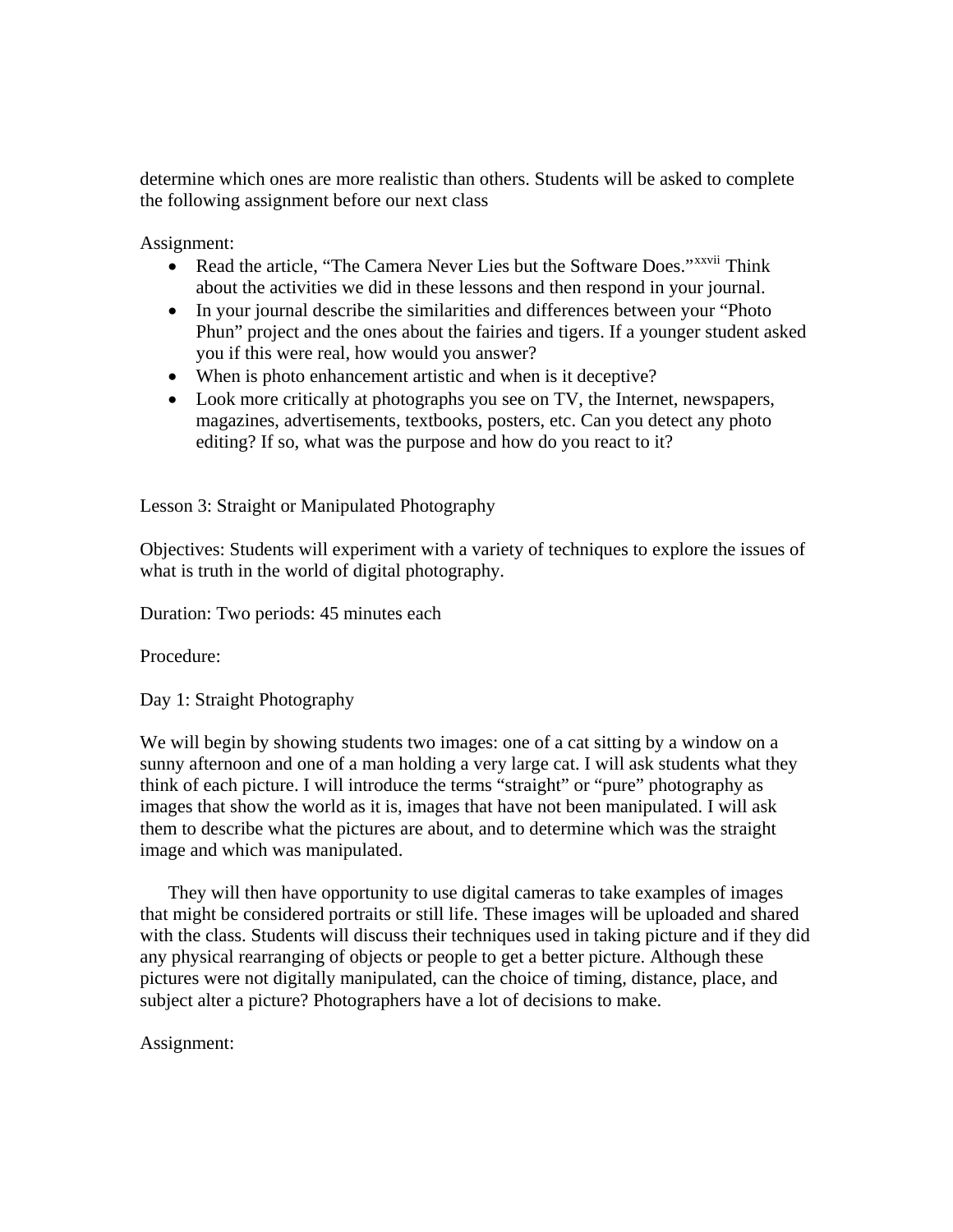- Read over the handout of straight photography techniques
- Choose a subject (person, place or thing)
- Take the same picture in a variety of ways
- Experiment with distance angle, light, composition
- Select two pictures of the same subject to upload
- In your journal, describe techniques used and results seen

# Day 2: Manipulated Photography

Distorted Pictures: Using the application, *Photobooth*, students will take their own picture and then use the special effects to distort the picture. After students have some fun with this activity, we will use these points for discussion.

- How would you feel if someone uploaded that picture to a website or published it in a newspaper or magazine?
- What kind of permission do photographers need to publish their work?
- When is a photographer telling the truth or distorting it. Do you know any examples?

Students will choose one of the following activates to manipulate images.

Career Day: Every year we invite guest speakers to talk to us about careers. Now it is your turn to invite a famous person to our school. Take a picture of the classroom, library, or cafeteria. Then download a picture of a celebrity. Use editing software to trim your downloaded picture and place it in a school scene. Print out for a Phot-Phun Career Day Bulletin Board.

Color Me: Students will take a black and white photograph, and then use digital color tools to realistically or radically paint it. They will also have an option to do a technique such as a "paint-ure" by using colored chalk, colored pencils or watercolors to paint their picture in a real or creative manner. Print out for display on a Museum Bulletin Board.

Look at Me: Students will have someone take their picture. Then they will place that picture in another picture. Examples might be: Person of the Year: they will put their picture on the cover of a magazine; Future President: put their picture on a \$100 bill or in the Oval Office; Famous Author: put their picture on a book jacket, etc. Print out for a Photo-Phun Celebrity Bulletin Board.

Lesson 4: Culminating Activities

Procedure: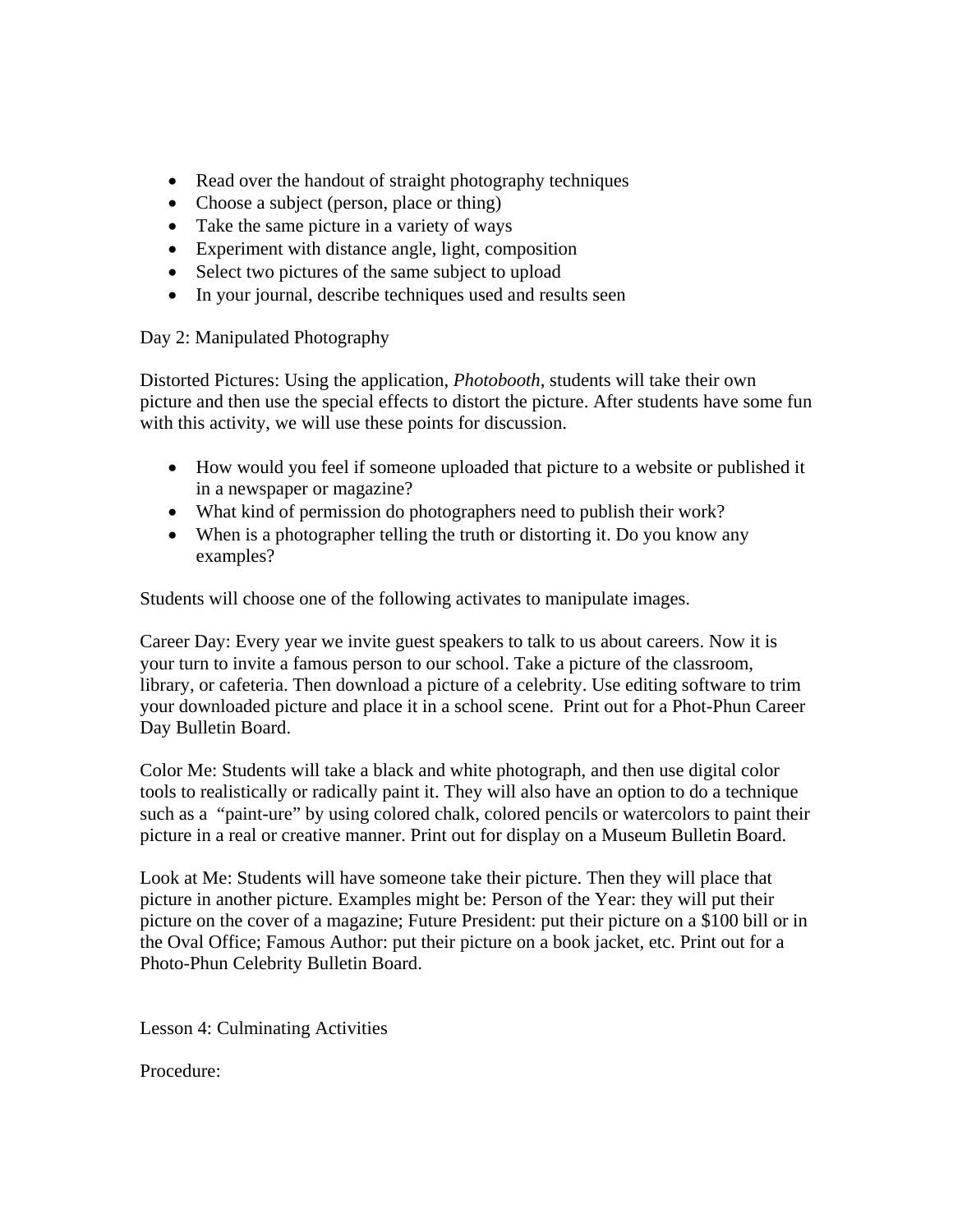Group Project: Student will read the article. "Point and Shoot for Bonus Points." [xxviii](#page-20-0) They will select one category mentioned (food, transportation, business, living creatures, etc) and report out where they might find an interesting photo to include in our Photo Shoot.

Then in small groups they will plan who will take pictures for specific categories. They will have one week to take photo, upload and work with group to decide on images to include. Points will be given for inclusion of all categories mentioned in article, and bonus for the best in each category. This activity will heighten their awareness for creating their own timeline of images.

Individual Project: Students will create their own twenty-four hour timeline that depicts their encounter with visual images on any given day. They will plan for this activity by working in small groups to brainstorm times and places that they might include. For example, news media on TV, newspapers and magazines, textbooks, advertisements, billboards, food boxes and containers, Internet, cell phones, video games, etc

 Students will be required to include at least 6 different examples and site times and places of encounter. They will PowerPoint to incorporate pictures and commentary. The commentary will indicate the purpose of the image, their evaluation of its being "straight or manipulated," and their judgment of its overall purpose and effectiveness.

 They will also select one of their images and use the following questions to help them reflect on criteria for media literacy:

- Who created this image?
- What is the purpose?
- What techniques were used to attract and hold your attention?
- What values and points of view are represented in this message?
- Is anything or anyone omitted from the image or the message? $x^{x}$

Extended Activity: Photography as a Career

Not all photographers gain recognition for their work although the images may be recognized on TV, in newspapers and magazines, and on the Internet. For this assignment we will explore the work of some of our famous and not-so famous photographers.

First we will work to compile a list of different types of photographers: underwater photographers, fashion photographers, advertising photographers, digital photographers, photojournalists, portrait and landscape photographers, etc.

Next we will compile a list of photographers and their area of expertise. For example: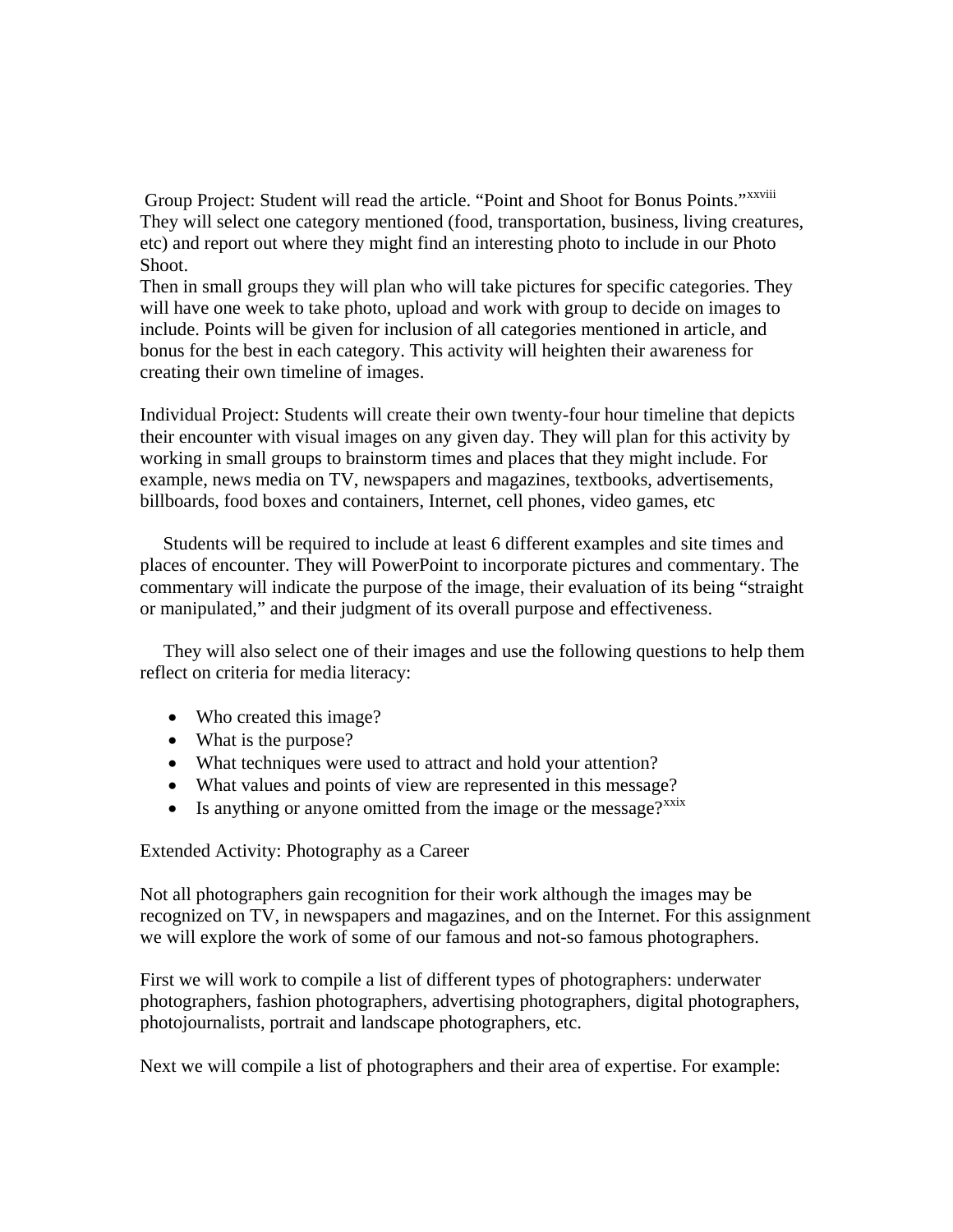- Ansel Adams: Black and White Photography
- James Van Derzee, Prints of Harlem.
- Dorothea Lange: Struggles of migrant workers in America during the Great Depression
- Bernice Abbott: Photographer and teacher who documented changes in large cities.
- Chester Higgins: Staff photographer for the New York Times

Students will then select one person to research. They will include biographical information, what got them interested in photography, how they developed their skills, job opportunities and examples of their work. They will also decide if there is a need for this type of work today. Student may choose to present their work in a PowerPoint, iMovie or Podcast format.

# **Annotated Bibliography/Resources**

# **Teachers' Bibliography**

# Print Resources

Doyle, Sir Arthur Conan. *The Coming of the Fairies*. New York: Bison Books 2006, originally 1922.

This newly released paperback version tells the story of the Cottingley photographs, which depicted two young British girls playing with what appear to be fairies in the garden. Though Conan believed in their authenticity, he lets readers decide for themselves.

Farid, Harry. "Digital Forensics: How Experts Uncover Doctored Images." *Scientific American June 2008* 

The author explains how manipulation of photographs is easier to carry out and harder to uncover than ever before, but the technology that he is working on will also enable new methods of detecting doctored images

King, David. *The Commissar Vanishes*. New York: Metropolitan Books, 1997. This text is a classic example of photo tampering. It is frequently referenced to discuss the issues surrounding this topic.

Lightfoot, Alexandrea and Ewald, Wendy. *I Wanna Take Me a Picture*. Boston: Beacon Press, 2002.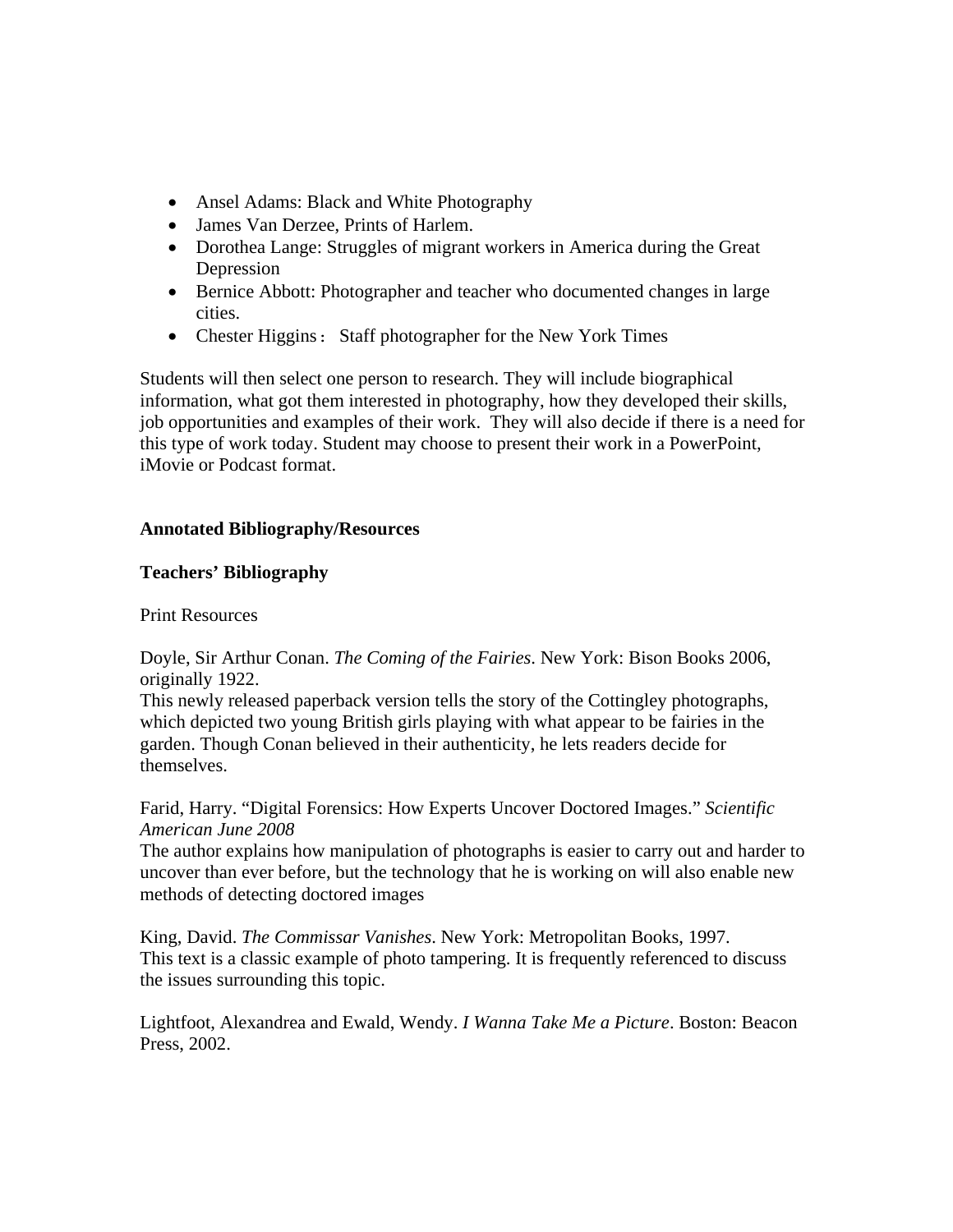This book is a practical guide to getting children involved in photography. The book starts with a chapter about learning to read photographs. The second chapter outlines the way in which concepts of photography and writing are combined to help students understand how to use photography and writing to document their lives.

Meltzer, Bonnie. Digital Photography: A Question of Ethics" Leading and Learning with Technology Jan 1996. Vol 23 # 5 The author discusses computer-edited photographs and the importance of helping students become aware of the uses and abuses of photo manipulation.

Nickel, Joe. *Camera Clues*. Kentucky: University Press, 1994. This book traces the evolution of photography and its use in investigative work. Techniques for questioning and providing proof to validate photos are discussed.

Internet Resources

Center for Media Literacy <http://www.medialit.org/>

The Center for Media Literacy provides a wide selection of teaching to help students develop critical thinking and media production skills needed to live fully in the 21st century media culture. The ultimate goal is to make wise choices possible.

Farid, Hany. "Photo Tampering through History".

<http://www.cs.dartmouth.edu/farid/research/digitaltampering>

This article gives many examples of tampering with photos of historical figures as well as celebrities. Not all are appropriate elementary students, but there are many to choose from to get the point across.

Lodriguss, Jerry. "The Ethics of Digital Manipulation" *in Catching the Light*. Accessed at <http://www.astropix.com/INDEX.HTM>

The author discusses enhancement vs. manipulation of photographs, a good discussion of intent and purpose.

Steinman, Ron. Digital Forensics: An Interview with Dr. Hany Farid, 2008. <http://www.digitaljournalist.org/issue0802/digital-forensics-an-interview-with-dr-hanyfarid.html>

Dr Farid explains the importance of detecting digital manipulation especially in cases of introducing evidence in a court of law.

Tapscott, Don. Growing Up Digital: The Rise of the Net Generation. New York: McGraw Hill, 1998.

A good read to help all teachers and administrators understand the capabilities and experiences of today's "digital: kids."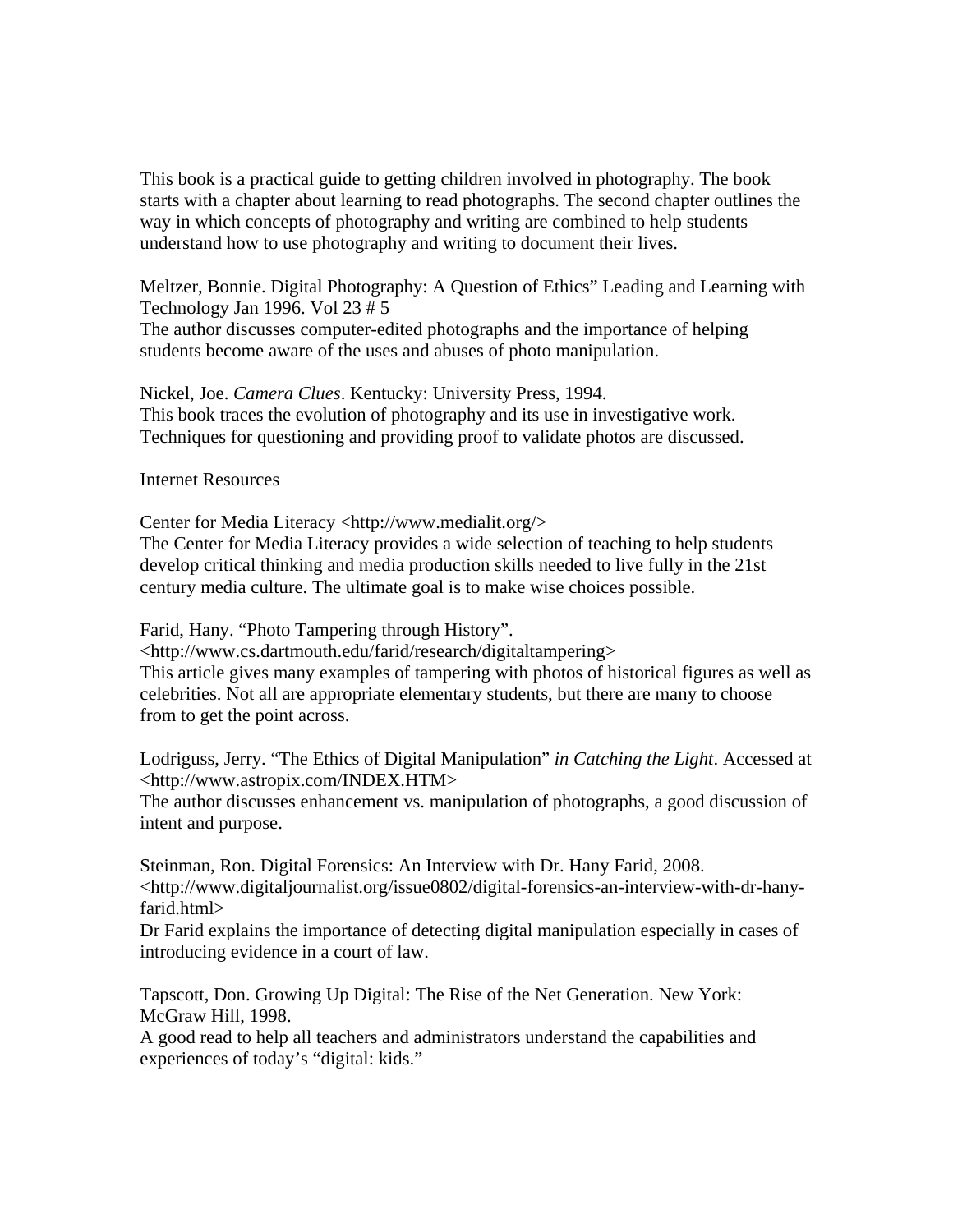# **Student Bibliography**

### Print Resources

Bidner, Jenni. *The Kids Guide to Digital Photography.* New York: Lark Books, 2004. This book serves as a reference for using digital cameras in classroom. It introduces students to the professional language of digital photography. The author provides many tips for artistic and technical techniques.

Frieddman, Debra. *Picture This*. New York: Kids Can Press, 2003 The author provides an attractive format for proving brief explanations of camera basics and related activities.

Haskins, Jim*. The Picture-Takin' Man.* New Jersey: African World Press Inc., 1991. This is a biography of the black photographer, James Van Derzee, who is famous for his prints of Harlem.

Internet and Media Resources

Fountain, Henry. "Raising Shutterbugs in a Megapixel Age." <http://www.nytimes.com/learning/teachers/featured\_articles/20020523thursday.html> This article offers pros and cons of using digital cameras.

Hafner, Katie. "The Camera Never Lies, but the Software Can" <www.nytimes.com/2004/03/11/technology/the-camera-never-lies-but-the- softwarecan.html>

This article discusses the technique and intent of the photographer in manipulating images. It is written for students

Kugel, Seth. "Point and Shoot for Bonus Points."

<http://www.nytimes.com/learning/teachers/featured\_articles/20070308thursday.html> This article helps students catch a glimpse of things they might see in a busy city like New York City and challenges them to go on a digital scavenger hunt. It can be adapted for an activity in other cities.

Paul McGann Florence Hoath, Elizabeth Earl, and Harvey Keitel*. Fairy Tale: A True Story*, (DVD - 2003) available at Amazon.

The story is very loosely based on an early controversy involving the real Frances and Elsie who faked pictures of fairies in the garden. The real girls never confessed, but the video suggests the way the way that the photos may have been produced.

# **Appendices/Standards**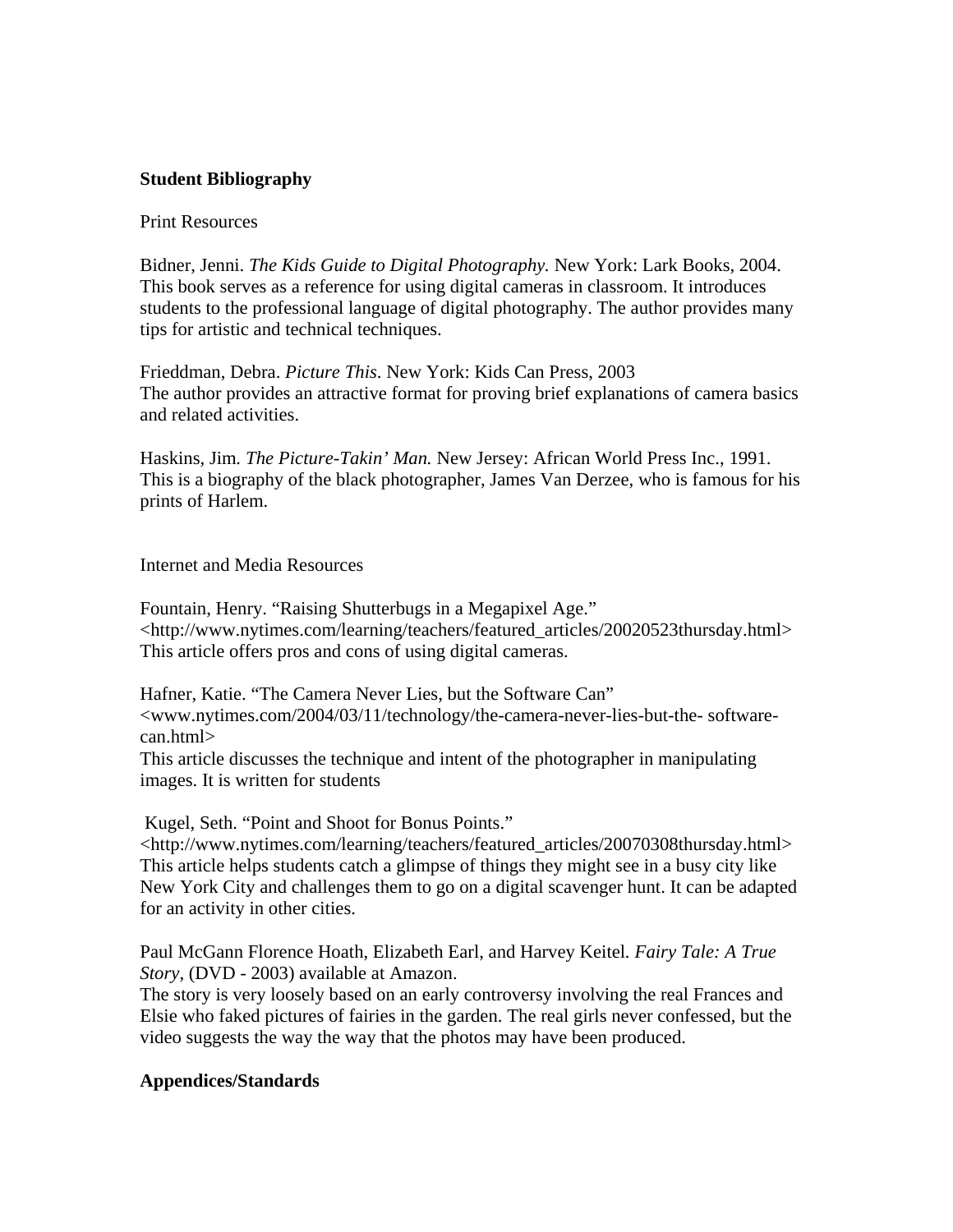<span id="page-18-1"></span>Pennsylvania Academic Standards for Reading, Writing, Speaking, and Listening

Students will have opportunities to read and understand essential content of informational texts and documents; use, understand and evaluate a variety of media; and use spoken, written, and visual language to accomplish their own purposes

- 1.1 Learning to Read Independently  $(A, B)$
- 1.2 Reading Critically in all Content Areas (A, B, C)
- 1.4 Types of Writing  $(A, B, C)$
- 1.6 Speaking and Listening (A, D, E)
- 1.8 Research (A, B)

Pennsylvania Academic Standards for Science and Technology

Students will use a variety of technological and information resources to gather and synthesize information, and to create and communicate knowledge

- 3.6 Technology Education (B)
- 3.7 Technological Devices (C, D, E)
- 3.8 Science, Technology and Human Endeavors (A, C)

Pennsylvania Academic Standards for History

The following academic standards will be addressed as students practice historical analysis and develop skills to and develop skills for critical thinking about media and messages.

- 8.1.6 Understand chronological thinking: Use of Time Lines (A)
- 8.1.6 Historical Interpretations: Illustrations in historical stories (C)
- 8.1.6 Explain and analyze historical sources: Visual Evidence (B)
- 8.1.6 Using Primary Sources (D)

### <span id="page-18-0"></span>**Endnotes**

1

<http://www.eyeconart.net/history/photography.htm>.<br>[iii](http://www.eyeconart.net/history/photography.htm) Nickell, p. 202

<sup>&</sup>lt;sup>i</sup> Nickell, Joe. *Cameras Clues: A Handbook for Photographic Investigation.* pp. 23-24. ii Urton, Robin. "A Brief History of Photography." Accessed on 5/5/09 at

<sup>&</sup>lt;sup>iv</sup> Urton. Accessed on 5/5/09 at <[http://www.eyeconart.net/history/photography.htm>](http://www.eyeconart.net/history/photography.htm)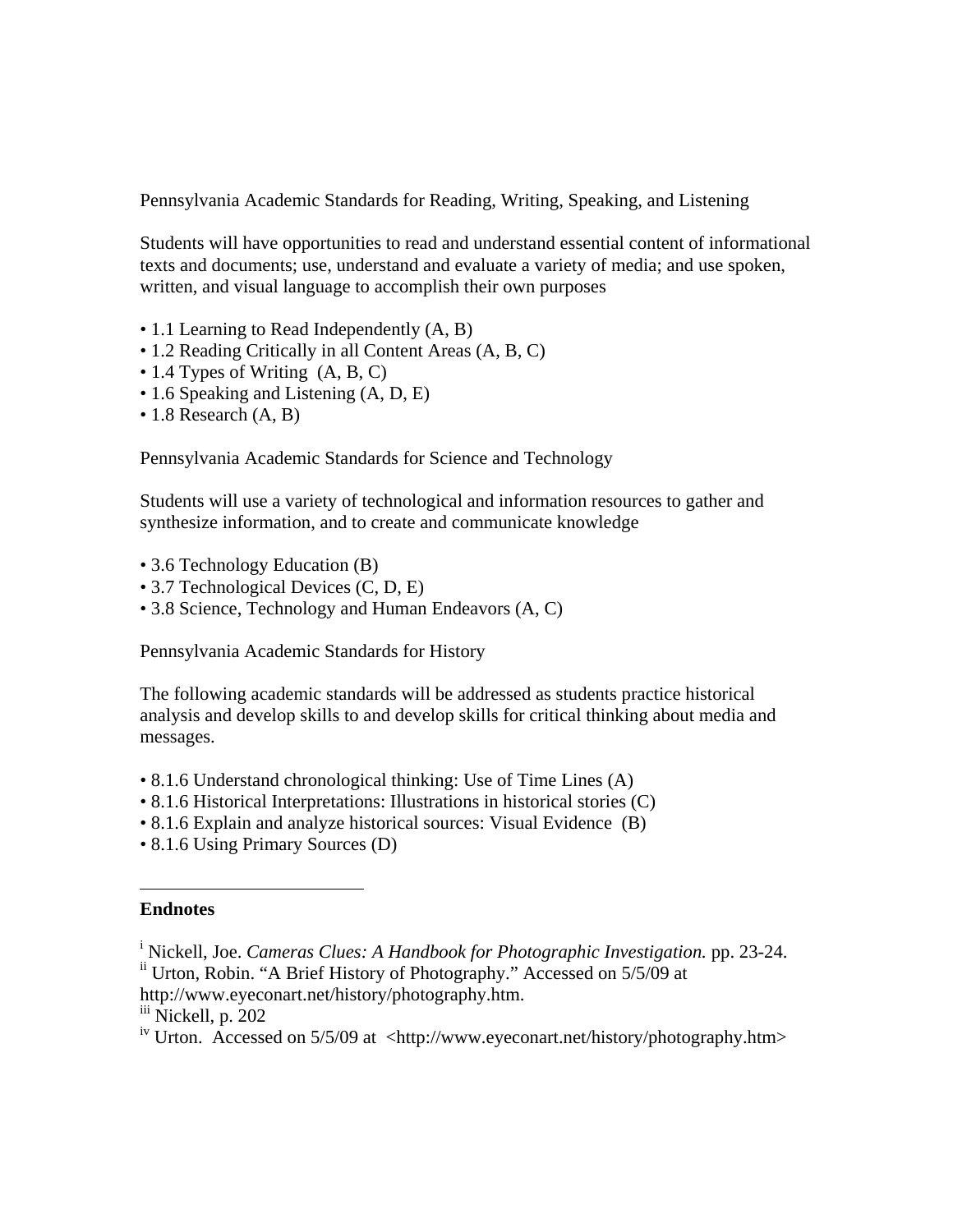```
 v
 National Geographic. "History of Photography." Accessed on 5/5/09 at 
<http://photography.nationalgeographic.com/photography/photographers/photography-
timeline.html> #2 of 26
```
vi "An Amazing History of Photography." Accessed on 5/5.09 at <http://historyforkids.utah.gov/fun\_and\_games/photos/history.html> vii Urton.

viii Rosenberg, Jennifer. "Brownie Camera." Accessed on 5/5/09 at <[http://history1900s.about.com/od/1900s/p/brownie.htm>](http://history1900s.about.com/od/1900s/p/brownie.htm)

 $\frac{1}{10}$  Masoner, Liz. "A Brief History of Photography." Accessed on 3/27 at

<http://photography.about.com/od/historyofphotography/a/photohistory.htm> x

Hammerstingl, Werner (1999) "Documentation and Photography." Accessed on 5/5/09

at <http://www.olinda.com/Art/Documentary/documentary\_photography.htm> xi Urton.

 $xii$  Ray. F. (Oct 1961). "The Case of the Rearranged Corpse." Civil War Times. 3(6): 19.

xiii Farid, Harry. "Photo Tampering Throughout History." Accessed on 5/5/09 at <http://www.cs.dartmouth.edu/farid/research/digitaltampering/>

xiv Lodriguss, Jerry." The Ethics of Digital Manipulation." Accessed on 5/5/09 at <http://www.astropix.com/HTML/J\_DIGIT/ETHICS.HTM>

xv Lodriguss

<sup>xvi</sup> Arthur Conan Doyle, The Coming of the Fairies (New York: Samuel Weiser, 1921. xvii Nickell, 175-176

xviii Sakulich, Aaron. "The Cottingley Fairies Hoax." Accessed on 5/5/09 at <http://www.theironskeptic.com/articles/fairy/fairy.htm?

xix Page, Jeremy. TIMESONLINE. (6/30/08) "Farmer's photo of rare South China tiger is exposed as fake" Accessed on 5/5/08 at

<http://www.timesonline.co.uk/tol/news/world/asia/china/article4237441.ece> xx Johnson, Mike. "Comparisons and the Odious: Fakery, Actual and Conceptual."

Accessed on 5/5/09 at <http://photo.net/columns/mjohnston/column56/index.html>

<sup>xxi</sup> Chastain, Sue. "The Ethics of Digital Photo Manipulation." Accessed on 6/6/09 at <[http://graphicssoft.about.com/od/digitalphotoethics/The\\_Ethics\\_of\\_Digital\\_Photo\\_Mani](http://graphicssoft.about.com/od/digitalphotoethics/The_Ethics_of_Digital_Photo_Manipulation) [pulation](http://graphicssoft.about.com/od/digitalphotoethics/The_Ethics_of_Digital_Photo_Manipulation)>

<sup>xxii</sup> Farid, Harry. *Scientific American* (6/08). "Digital Forensics: How Experts Uncover Doctored Images" Accessed on 5/5/09 at <http://www.sciam.com/article.cfm?id=digitalimage-forensics&page=3>

*xxiii* Farid, Harry*. Scientific American* (6/08). "Digital Forensics: How Experts Uncover Doctored Images"

xxiv Federman, Marc. "Memories" Accessed on 5/5/09 at

<.<http://whatisthemessage.blogspot.com/2005/09/memories.html>> xx[v](http://whatisthemessage.blogspot.com/2005/09/memories.html) Tapscott, Don*. Growing Up Digital.* New York: McGraw Hill, 1998. p 90

xxvi Tapscott, p 75